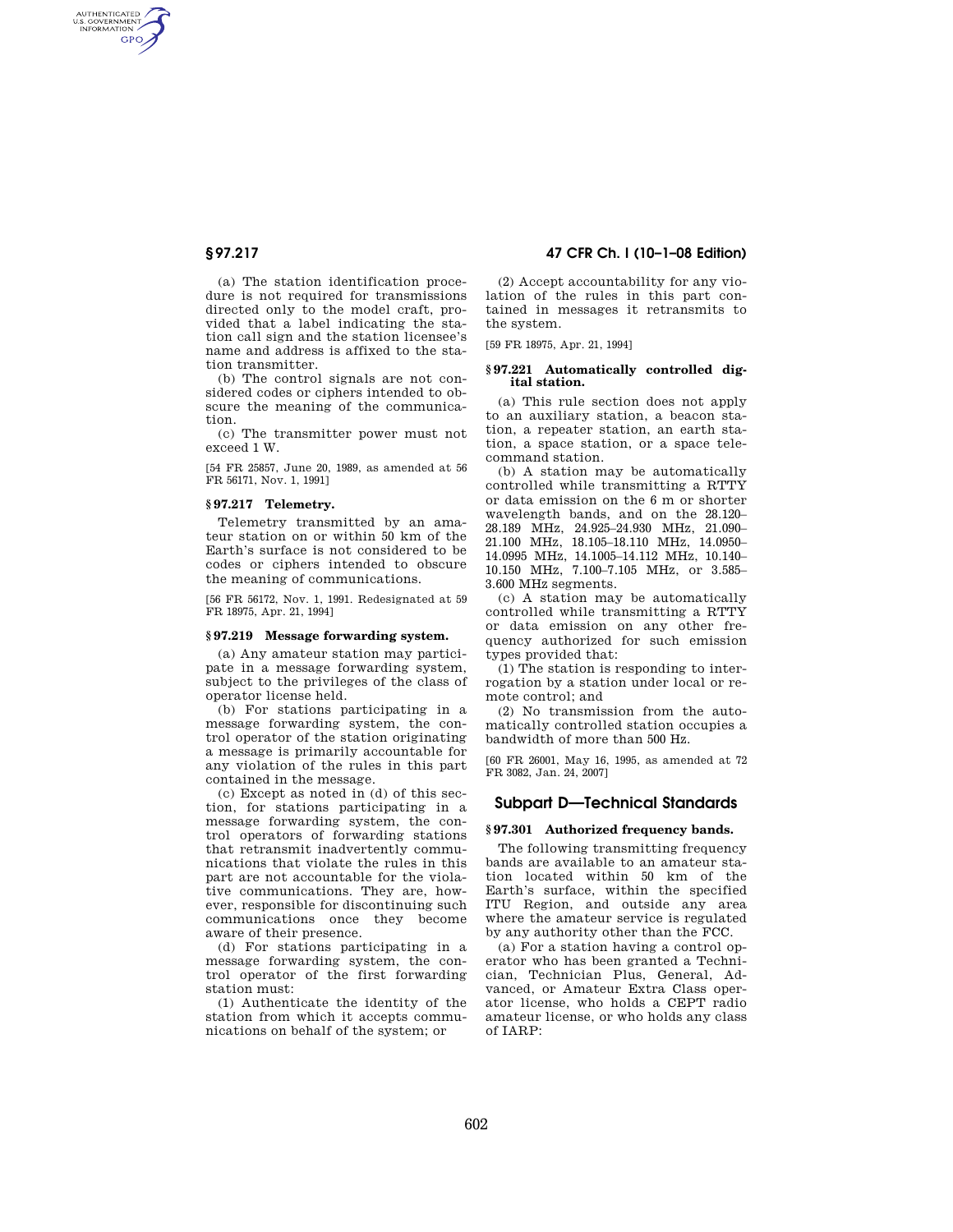# **Federal Communications Commission § 97.301**

| Wavelength band                          | ITU-Region 1                                                            | ITU-Region 2                                                            | ITU-Region 3                                                            | Sharing requirements<br>see §97.303<br>(Paragraph)                                                                            |
|------------------------------------------|-------------------------------------------------------------------------|-------------------------------------------------------------------------|-------------------------------------------------------------------------|-------------------------------------------------------------------------------------------------------------------------------|
| <b>VHF</b>                               | <b>MHz</b>                                                              | <b>MHz</b>                                                              | <b>MHz</b>                                                              |                                                                                                                               |
| 6 m<br>2 m<br>$1.25$ m<br>Do             | 144-146                                                                 | 144-148<br>$222 - 225$                                                  | 144-148<br>                                                             | (a)<br>(a)<br>$(a)$ , $(e)$<br>(a)                                                                                            |
| UHF                                      | <b>MHz</b>                                                              | <b>MHz</b>                                                              | <b>MHz</b>                                                              |                                                                                                                               |
| 70 cm<br>33 cm<br>23 cm<br>Do            | 430-440<br>$1240 - 1300$<br>2300-2310<br>2390-2450                      | $1240 - 1300$<br>2300-2310<br>2390-2450                                 | 420-450<br><br>1240-1300<br>2300-2310<br>2390-2450                      | (a), (b), (f)<br>(a), (b), (g)<br>(b), (h), (i)<br>(a), (b), (i)<br>(a), (b), (i)                                             |
| <b>SHF</b>                               | GHz                                                                     | GHz                                                                     | GHz                                                                     |                                                                                                                               |
| 9 cm<br>5 cm<br>3 cm                     | 5.650-5.850<br>$10.00 - 10.50$<br>$24.00 - 24.25$                       | 5.650-5.925<br>$10.00 - 10.50$<br>$24.00 - 24.25$                       | 5.650-5.850<br>$10.00 - 10.50$<br>24.00-24.25                           | (a), (b), (k), (l)<br>(a), (b), (m)<br>(a), (c), (i), (n)<br>(a), (b), (i), (o)                                               |
| <b>EHF</b>                               | GHz                                                                     | GHz                                                                     | GHz                                                                     |                                                                                                                               |
| 6 mm<br>4 mm<br>2.5 mm<br>2 mm<br>$1$ mm | 47.0-47.2<br>76-81<br>122.25-123<br>$134 - 141$<br>241-250<br>above 275 | 47.0-47.2<br>76-81<br>122.25-123<br>$134 - 141$<br>241-250<br>above 275 | $47.0 - 47.2$<br>76-81<br>122.25-123<br>134-141<br>241-250<br>above 275 | $(b)$ , $(c)$ , $(h)$ , $(k)$ , $(r)$<br>(p)<br>$(b)$ , $(c)$ , $(h)$ , $(k)$<br>$(b)$ , $(c)$ , $(h)$ , $(k)$ , $(q)$<br>(k) |

(b) For a station having a control operator who has been granted an Amateur Extra Class operator license, who holds a CEPT radio amateur license, or who holds a Class 1 IARP license:

| Wavelength band | ITU-Region 1                                                                                                                                            | ITU-Region 2                                                                                                                                                                 | ITU-Region 3                                                                                                       | Sharing requirements<br>see §97.303<br>(Paragraph) |
|-----------------|---------------------------------------------------------------------------------------------------------------------------------------------------------|------------------------------------------------------------------------------------------------------------------------------------------------------------------------------|--------------------------------------------------------------------------------------------------------------------|----------------------------------------------------|
| MF              | kHz                                                                                                                                                     | kHz                                                                                                                                                                          | kHz                                                                                                                |                                                    |
| 160 m           | 1810-1850                                                                                                                                               | 1800-2000                                                                                                                                                                    | $1800 - 2000$                                                                                                      | (a), (b), (c).                                     |
| HF              | <b>MHz</b>                                                                                                                                              | <b>MHz</b>                                                                                                                                                                   | <b>MHz</b>                                                                                                         |                                                    |
|                 | $3.50 - 3.60$<br>$3.60 - 3.80$<br>$7.0 - 7.2$<br>$10.10 - 10.15$<br>$14.00 - 14.35$<br>18.068-18.168<br>$21.00 - 21.45$<br>24.89-24.99<br>$28.0 - 29.7$ | $3.50 - 3.60$<br>$3.60 - 4.00$<br>7.0–7.3<br>$10.10 - 10.15$   10.10-10.15<br>$14.00 - 14.35$<br>18.068-18.168<br>$21.00 - 21.45$<br>24.89-24.99  24.89-24.99.<br>28.0-29.7. | $3.50 - 3.60$<br>$3.60 - 3.90$<br>$7.0 - 7.2$<br>14.00-14.35.<br>18.068-18.168.<br>21.00-21.45.<br>$28.0 - 29.7$ . | (a)<br>(a)<br>(a), (t).<br>$(d)$ .                 |

(c) For a station having a control operator who has been granted an operator license of Advanced Class:

| Wavelength band | ITU-Region 1                                       | ITU-Region 2                                                                                                    | ITU-Region 3                     | Sharing requirements<br>see §97.303<br>(Paragraph) |
|-----------------|----------------------------------------------------|-----------------------------------------------------------------------------------------------------------------|----------------------------------|----------------------------------------------------|
| MF              | kHz                                                | kHz                                                                                                             | kHz                              |                                                    |
|                 | 1810-1850                                          | $1800 - 2000$                                                                                                   | 1800-2000                        | (a), (b), (c).                                     |
| HF              | MHz                                                | MHz                                                                                                             | MHz                              |                                                    |
|                 | $3.525 - 3.60$<br>$3.70 - 3.80$<br>$7.025 - 7.200$ | $3.525 - 3.60$<br>$3.70 - 4.00$<br>7.025-7.300  7.025-7.200<br>$10.10 - 10.15$   10.10 - 10.15    10.10 - 10.15 | $3.525 - 3.60$<br>$3.700 - 3.90$ | (a)<br>(a)<br>(a), (t).<br>$\mid$ (d).             |